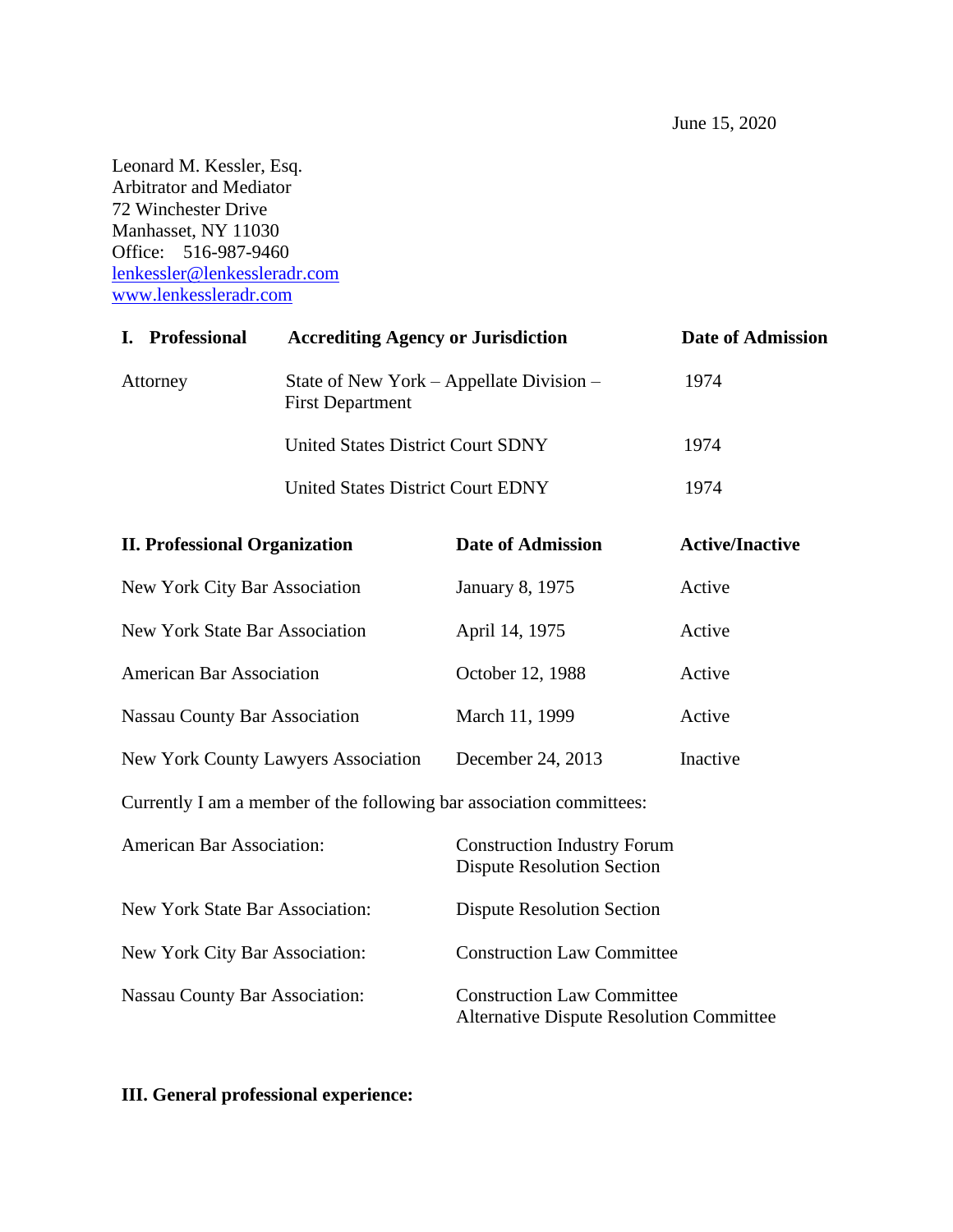Len Kessler ADR Services, 2015 to present

Vice President, Lead Counsel, Global Construction, Gilbane Inc. 2014 -2015

Law Office of Leonard M. Kessler, 2013-2014

Senior Vice President & Associate General Counsel, URS Corporation, Infrastructure & Environment Division 2005-2013

Of Counsel, Agovino & Asselta, LLP, 2002-2005

President, Deer Trail Associates, Inc., 1999-2001

Vice President & General Counsel, AMEC Construction Management, Inc. (formerly known as Morse Diesel International, Inc.), 1994-1999

Associate General Counsel, Ebasco Services Incorporated, 1978-1994 (now part of URS Corporation)

Litigation and Health Care Associate, Kelley Drye & Warren, 1974-1978

Litigation Associate, Cravath, Swaine & Moore, 1973-1974.

#### **IV. General pertinent experience:**

Len Kessler is an attorney, arbitrator and mediator with a background in complex construction and commercial disputes including cases involving contracts, torts, negligence, environmental matters, property damage, professional liability and employment and labor issues. He also has a Bachelors in Electrical Engineering.

He is the former chief legal officer for the 21,000 employee Infrastructure & Environment Division of URS Corporation (now part of AECOM), which provides architecture, engineering, design, environmental, design/build, construction, and construction management services in approximately 250 offices in more than 50 countries. At URS he managed a 40 person legal department responsible for the review, negotiation and approval of all contracts and for the supervision and direction of all outside counsel representing URS in litigation, arbitrations, claims, disputes and other matters, both in the United States and foreign jurisdictions.

Mr. Kessler has also been Vice President & Lead Counsel, Global Construction of Gilbane Building Company, Vice President & General Counsel of AMEC Construction Management, Inc. (formerly known as Morse Diesel International, Inc.), Associate General Counsel of Ebasco Services Inc. (now part of AECOM), a litigation associate at Cravath Swaine & Moore and a litigation and health care associate at Kelley Drye & Warren.

Mr. Kessler is listed on the rosters of the following arbitration and mediation panels: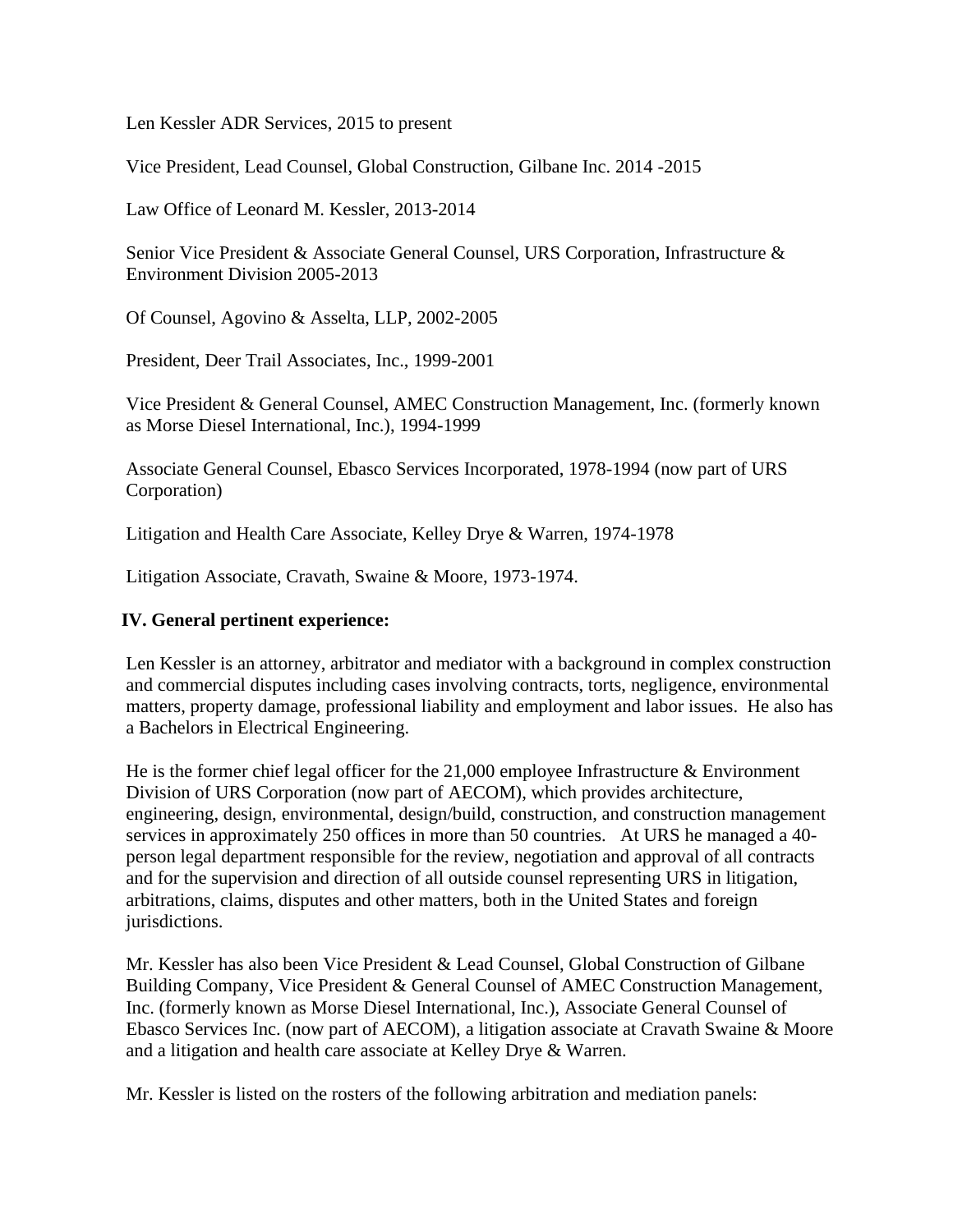- Member of the American Arbitration Association Large, Complex Construction Case Panel of Arbitrators
- Member of the Panel of Arbitrators of the International Centre for Dispute Resolution ("ICDR")
- Member of the American Arbitration Association Panel of Commercial Arbitrators
- Member of the American Arbitration Association Panel of Construction Mediators
- Member of the American Arbitration Association Panel of Commercial Mediators
- Mediator for the New York State Supreme Court New York, Queens, Kings and Nassau Counties - Commercial Division ADR Programs
- Mediator for the New Jersey Superior Court Civil, General Equity and Probate Cases
- Mediator for the United States District Court, EDNY ADR Program
- Mediator for Nassau County Bar Association ADR Program.
- Mediator for the United States Bankruptcy Court, Southern District of New York Mediation Program
- Arbitrator for the District Court of Nassau County, NY

# **V. Mediation training:**

- Advanced Mediation Training, 2019, Stark & Stark, 2019
- Advanced Civil Mediation Training, New Jersey Association of Professional Mediators, 2018
- Advanced Mediation Training, New Jersey Office of the Public Defender, 2017
- Advanced Mediation Training: Moving Towards Mastery, Nassau Academy of Law, 2016
- Venting in Mediation: Helpful or Harmful? New York State Bar Association, 2016
- How to Successfully Mediate Employment Disputes, Nassau Academy of Law, 2016
- Dean's Hour-Alternative Dispute Resolution: Resolving an Estate Related Commercial Dispute Through Mediation, 2014
- Advanced Mediator Training, The Effect (or Limit) of Mediator Influence to Effect Settlement, American Arbitration Association, 2014
- Has Success Changed Mediation? How Has or Might The Growth and Institutionalization of Mediation Changed the Culture, New York State Bar Association, 2014
- Opportunities, Strategies and Practices of Mediators, Counsel and Parties, New York State Bar Association, 2014
- Making the Hard Calls: How Experienced Neutrals and Counsel Resolve Difficult Ethical Issues, New York State Bar Association, 2014